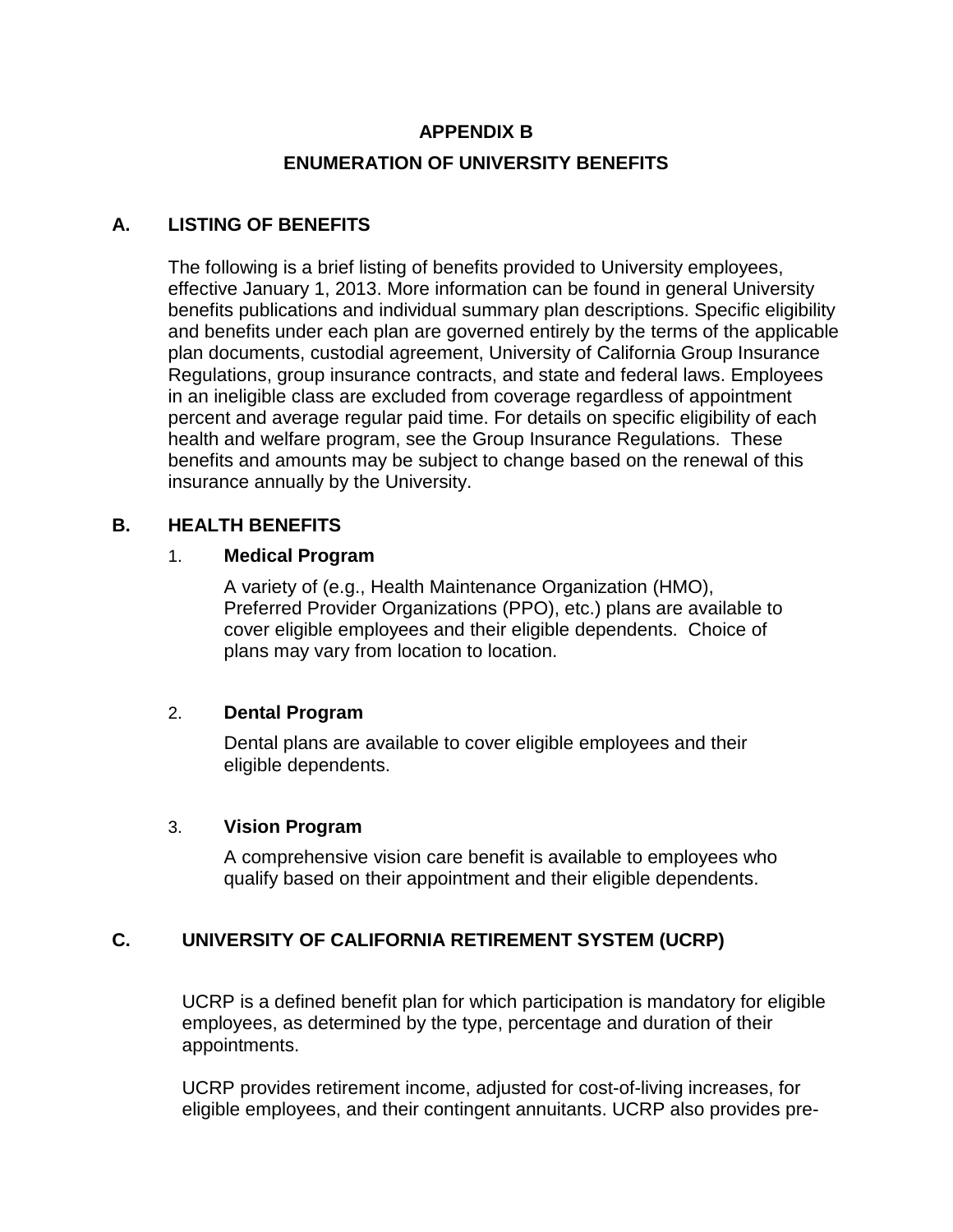retirement disability income for eligible employees and, pre-retirement survivor income for their eligible survivors. Also, for eligible employees who became UCRP members prior to July 1, 2013 and have not incurred a break in service, UCRP provides post-retirement survivor income to eligible survivors and a lump sum cashout option for members in lieu of monthly retirement income (provided the member elected this option).

# **D. Voluntary University of California Retirement Savings Program (UCRSP)**

1. Tax-Deferred 403(b) Plan

Participation through voluntary pretax salary deferrals

2. 457(b) Deferred Compensation Plan

Participation through voluntary pretax salary deferrals.

3. Defined Contribution Plan (DC Plan)

Participation through voluntary after-tax contributions or for non-career employees, a mandatory contribution in lieu of Social Security (safe harbor).

All University employees except students who normally work fewer than 20 hours per week are eligible to participate in the UCRSP.

The plans offer a variety of investment options to meet the diverse needs of different types of investors and to allow for individual decisions to meet a variety of long-term financial goals.

## **E. LIFE INSURANCE**

- 1. Life Insurance Program
	- a. Basic/Core (University-Paid)

Employees who are members of a defined benefit plan to which the University contributes are automatically covered by Basic term life Insurance policy.

b. Supplemental and Dependent (Employee-Paid)

Additional life insurance is available to employees who qualify based on their appointment. Optional personal life insurance and dependent life insurance may be purchased by the employee.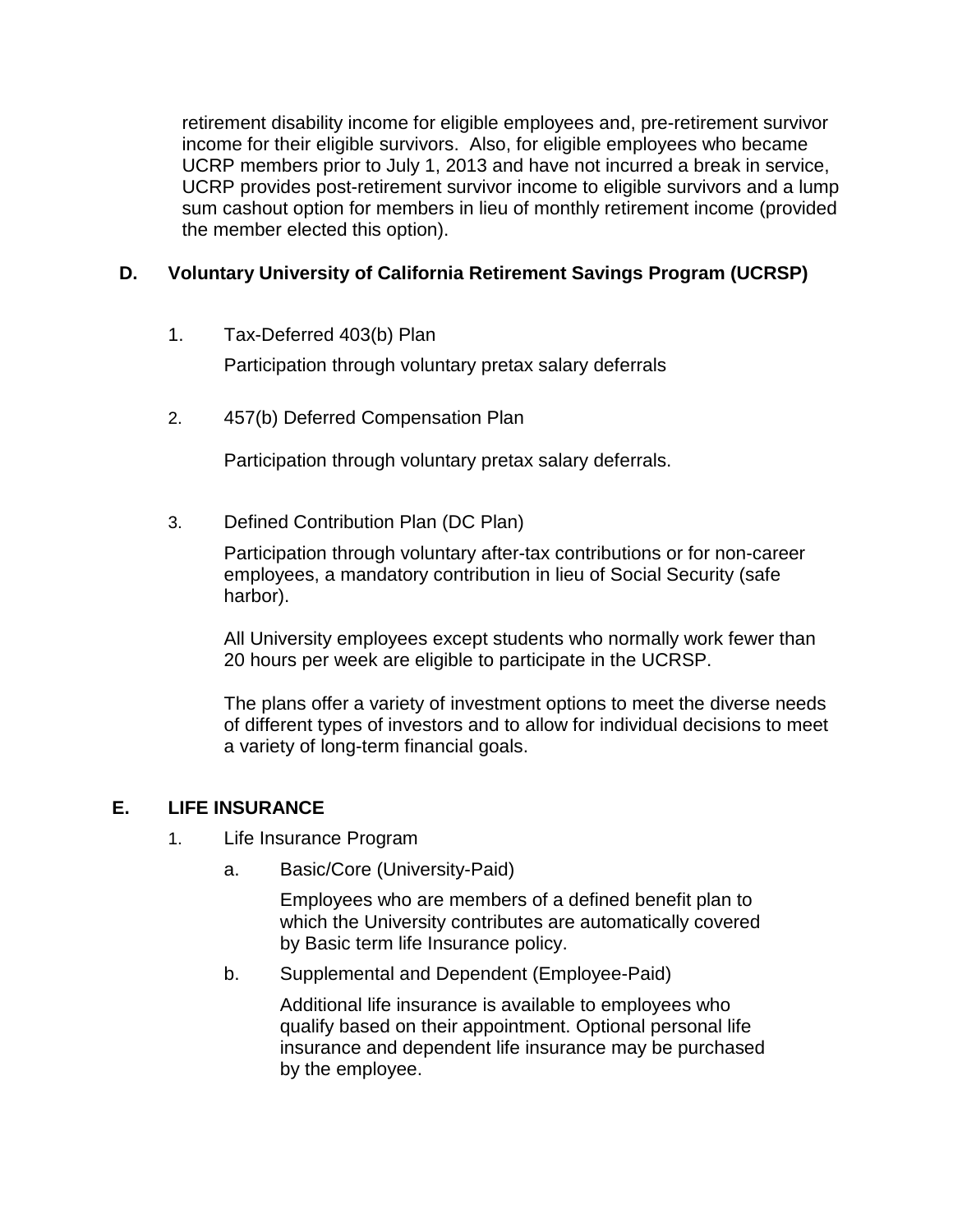## **F. OTHER INSURANCE**

1. Accidental Death & Dismemberment Insurance (AD&D)

UC offers the AD&D plan to help protect employees and their eligible family members from the unforeseen financial hardship of a serious accident that causes death or dismemberment. Employees who qualify based on their appointment may purchase Optional AD&D insurance. A variety of coverage and amounts of coverage are available.

2. Business Travel Accident Insurance

Employees who are traveling on official University business are covered by the University's travel insurance program that provides Accidental Death benefit of the lesser of 10 times annual salary or \$500,000 and Dismemberment benefit based on a scheduled percent of benefit.

- 3. Disability Insurance
	- a. Short-Term Disability (University-Paid)

Employees who are members of a defined benefit plan to which the University contributes are automatically covered by a basic short-term disability plan.

- b. Supplemental (Employee-Paid) Additional disability insurance which covers both short – and long-term disabilities may be purchased by employees who are members of a defined benefit plan to which the University contributes. Employees may choose a waiting period.
- 4. Legal Expense Insurance Plan

A legal expense insurance plan is available to employees who qualify based on their appointment. The legal plan provides employees and their eligible dependents with coverage for basic legal services associated with preventive, domestic, consumer and defensive legal matters.

5. Auto/Homeowner Insurance

Auto and home insurance policies are available which may be purchased by employees who qualify based on their appointment.

6. Family Care Referral Service

A resource for finding childcare, eldercare, and other family care providers is available to employees who qualify based on their appointment.